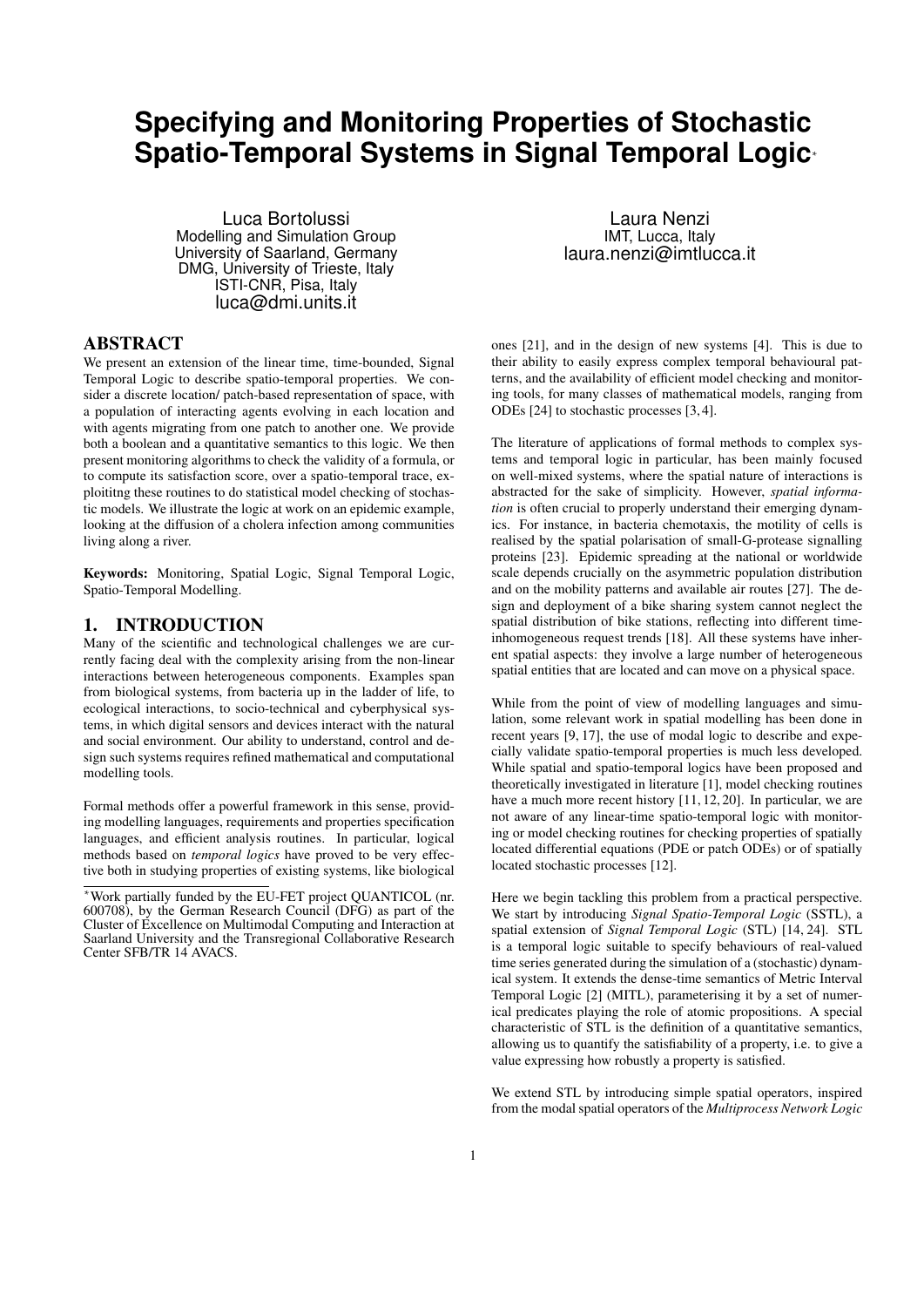[26]. They permit to describe properties as "there exist a location  $\ell_i$  at a certain distance from location  $\ell_i$  where the properties  $\varphi$  is satisfied", or "all the locations with a distance no more than d from  $\ell$  satisfy the property  $\varphi$ ". The semantics of such spatial operators is strictly related with the description of space in which the dynamics take place. Space can be logical, i.e. a set of locations, it can be discrete, i.e. a grid or a more general general graph, or it can be continuous, for instance the euclidian space. The first option that we decided to investigate are systems with a discrete space, structured as a weighted graph, called *patch-based quantitative population models*. These models describe the number of entities in each node, with agents located in nodes and moving from a node to another one.

We first present in detail the boolean and quantitative semantics for a single trace, extending the monitoring algorithms to actually compute the satisfaction over boolean or real-valued signals. We then consider the stochastic extension of this logic, leveraging the monitoring algorithms in a stochastic model checking routine. Finally, we show the logic at work on a model of the spreading of cholera, a waterborne disease, considering the effect of rivers in the diffusion of the epidemics [7, 25].

The paper is structured as follows: in Section 2 we introduce the background material, while in section 3 we define the Patch-based population model. In Section 4 we describe the syntax and the semantics of the Signal Spatio-Temporal Logic (SSTL), sketching the monitoring algorithms In Section 5. In Section 6 we present the stochastic extension of SSTL and in Section 7 we discuss the case study and some experimental results. Finally, the conclusions and future works are drawn in Section 8.

# 2. BACKGROUND

In this section we give the definition of *population models* and we present two different types of modelling approaches.

## 2.1 Population Model

A population model intuitively is a system in which a large number of different agents or components interact together and assume, through local transitions, a number of different states. The transitions can be seen as descriptions of events changing the global state of the system. There are many example of population processes, like social systems, biochemical networks, ecological systems and computer networks.

DEFINITION 2.1 (Population model). *A population model* M *is a tuple*  $M = (\mathbb{S}, \mathbf{X}, \mathcal{T})$ *, where:* 

- $\{-\mathbb{S} = \{1, ..., n\}$  *is the set of states of the agents in the population.*
- $\textbf{X} = (X_1, \dots, X_n)$  *is the state vector, describing the state of the population model. The variable*  $X_i \in \mathbb{R}_{\geq 0}$  *represents the density, concentration, or number (in which case it takes* integer values) of components in the  $i^{th}$  state. The domain of **X**, *i.e. the state space of the system, is a subset of*  $\mathbb{R}^n$  *and is denoted by* D*.*
- $\mathcal{T} = \{\tau_1, ..., \tau_m\}$  *is the set of global transitions of the form*  $\tau_l$  =  $(a_l, \mathbf{v}_1, f_l)$  *where* 
	- a<sup>l</sup> *is the label of the transition,*
- $v_1 \in \mathbb{R}^n$  *is the update vector, giving the net change of each counting variable due to the transition,*
- $\bullet$   $f : \mathbb{D} \to \mathbb{R}_{\geq 0}$  *is the rate function, giving the rate of the transition as a function of the global state of the system.*

Each transition  $\tau_l$  can be seen as a rule of the form

$$
q_1 s_{i_1} + \dots + q_k s_{i_k} \to r_1 s_{j_1} + \dots + r_h s_{i_h}
$$

where  $s_{i_a}, s_{j_b} \in \mathbb{S}$  are states of the system, and  $q_i, r_j$  are the stoichiometric coefficients, i.e. the amount of components/entities consumed or produced by the transition. The update vector  $v_l$ condenses the stoichiometric information as  $\vec{v}_l = \sum_{b \leq h} r_b \vec{e}_{j_b}$  –  $\sum_{a \leq k} q_a \vec{e}_{i_a}$ , where  $\vec{e}_j$  equals one in position j and zero elsewhere.

The dynamical evolution of these models can be described in different ways: we can interpret them stochastically as a *Markov chains* or deterministically as a system of Ordinary Differential Equations (ODEs).

Stochastic dynamics. The most important class of stochastic processes we will consider are Continuous Time Markov Chains (CTMC) [15] that describe population processes (PCTMC). A PCTMC can be represented as a time-indexed family of vectors:

$$
(\mathbf{X}(t))_{t\in T}=(X_1(t),...,X_n(t))_{t\in T}
$$

where the vector  $X(t)$  corresponds to the state of the system at time  $t \in \mathbb{T}$ , with  $\mathbb{T} \subseteq \mathbb{R}_{\geqslant 0}$ , with each variable  $X_i$  counting the number of entities in the  $i^{th}$  state at time t. We assume  $X(t) \in D$ , where  $\mathbb{D} \subseteq \mathbb{N}^n$  is the state space of the system.

Given a population model  $M = (\mathbb{S}, \mathbf{X}, \mathcal{T})$  from the set of transitions  $\mathcal T$ , we can easily derive the formal representation of the PCTMC [10] in terms of its infinitesimal generator matrix as:

$$
\mathbf{Q}(i,j) = \sum_{\tau \in \mathcal{T}|\mathbf{v}_{\tau} = \mathbf{d}_j - \mathbf{d}_i} f_{\tau}(\mathbf{d}_i), \quad i \neq j \tag{1}
$$

For each  $\mathbf{d}_i, \mathbf{d}_j \in \mathbb{D}$ , with  $i \neq j$ ,  $\mathbf{Q}(i, j)$  represents the rate of an exponential distribution, namely the distribution of a random variable modelling the time needed to go from state  $\mathbf{d}_i$  to state  $\mathbf{d}_j$ . The diagonal elements of the matrix are equal to  $\mathbf{Q}(i, i) = -\sum_{i \neq j} \mathbf{Q}(i, j)$ and represent the opposite of the *exit* rate from the state  $\mathbf{d}_i$ . For all i, j s.t.  $\mathbb{1}v_{\tau} = \mathbf{d}_i - \mathbf{d}_j$ ,  $Q(i, j) = 0$ . For more details about PCTMC, see for instance [10].

Deterministic dynamics. Due to state space explosion, population models are often intractable when interpreted as CTMC, but they can frequently be approximated by a set of non-linear Ordinary Differential Equations (ODEs). This is the so called fluid approximation [10]. The fluid ODEs can be seen as a macroscopic description of the microscopic CTMC dynamics, and, when populations are large, it is a good description of the system behaviour [10].

From a Population model  $M = (\mathbb{S}, \mathbf{X}, \mathcal{T})$ , we can construct a set of ODEs, assuming variables  $X$  to be continuous and interpreting each rate as a flow, thus obtaining the vector field

$$
F(\mathbf{X}) = \sum_{\tau \in \mathcal{T}} \mathbf{v}_{\tau} \mathbf{f}_{\tau}(\mathbf{X}), \tag{2}
$$

defining the ODEs  $\frac{d\mathbf{X}}{dt} = F(\mathbf{X})$ . These equations, called also *rate equations*, can be shown to be a first order approximation of the average transient behaviour of the PCTMC, and, under a suitable rescaling of the variables (dividing by the system size, often the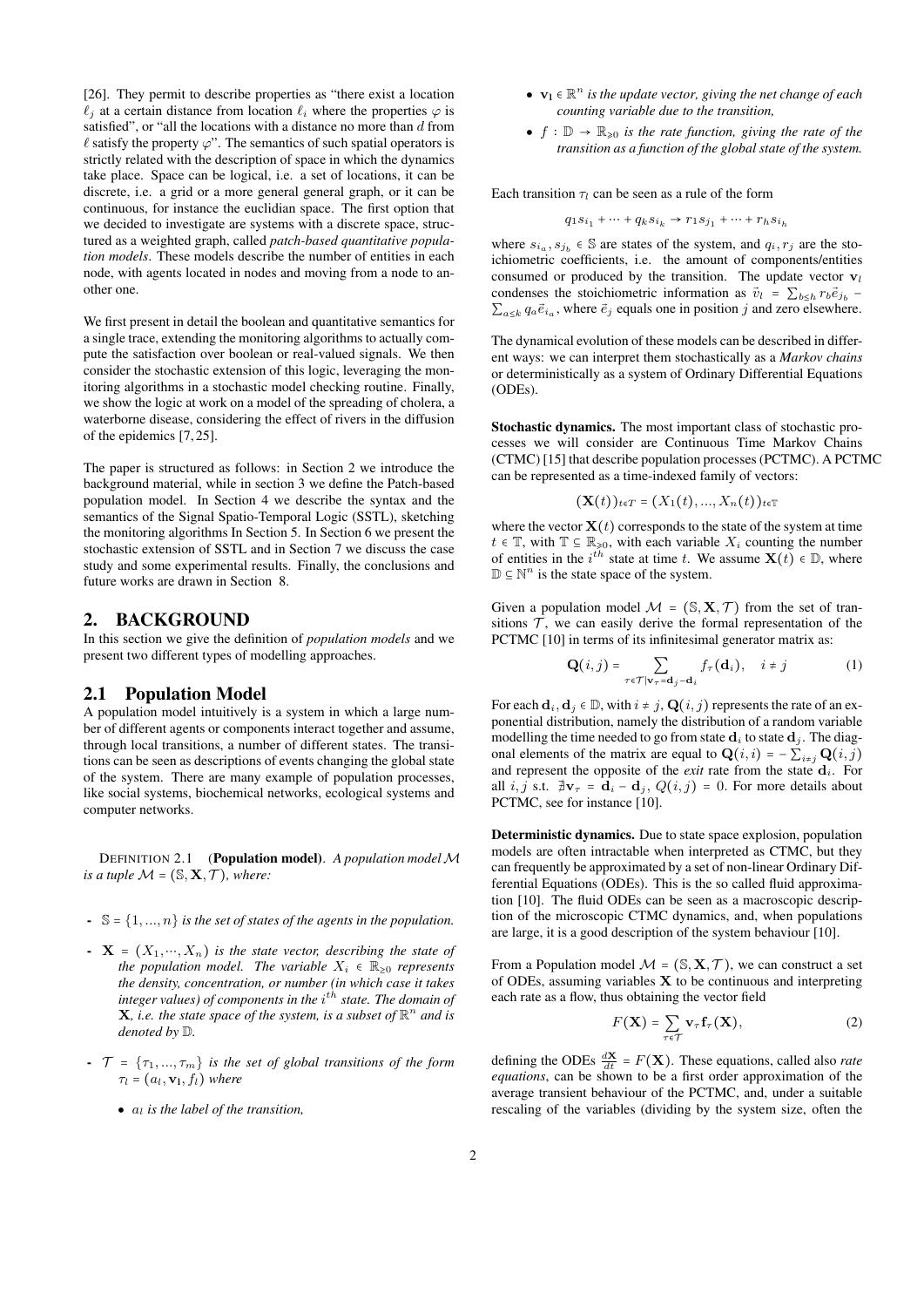total population), the convergence of the PCTMC to the solution of the ODEs (see [10]) as populations and system size go to infinity can be proved.

EXAMPLE 2.1 (SIR MODEL). *We will illustrate the previous definition by a simple epidemic scenario involving* N *individuals. Each individual can be in three different states: susceptible to infection* (S)*, infected* (I)*, and recovered and immune to infection* (R). The set of agent's states is then  $\mathbb{S} = \{S, I, R\}$  and the count*ing variables are*  $\mathbf{X}$  =  $(X_S, X_I, X_R)$ *, where*  $X_i$   $\in$   $\{0, ..., N\}$ *. The* state space of the system  $\mathbb D$  is a subset of  $[0, N]^3$ . There are 3 dif*ferent transitions:*

⋆ *a susceptible individual can be infected by getting in contact with an infected individual, inf:*  $I + S \rightarrow 2I$  *with*  $v_{inf} = (-1, 1, 0)$  *and rate function*  $f_{inf}(\mathbf{X}) = k_{inf} \cdot X_S \cdot X_I$ ,

 $\star$  *an infected individual can recover, rec:*  $I \rightarrow R$  *with*  $v_{rec} =$  $(0,-1,1)$  *and rate function*  $f_{rec}(\mathbf{X}) = k_{rec} \cdot X_I$ ,

 $\star$  *a recovered individual can lose his immunity, loss:*  $R \to S$  *with*  $v_{loss} = (1, 0, -1)$  *and rate function*  $f_{loss}(\mathbf{X}) = k_{loss} \cdot X_R$ .

*The population model is then*  $M = (\{S, I, R\}, \mathcal{T})$  *with*  $\mathcal{T} = \{(\inf, \mathcal{T}\})$ vinf , finf )(rec, vrec, frec)(loss, vloss, floc)}. *The stochastic process for this model can be represented by the family of vectors*  $(\mathbf{X}(t))_{t\in\mathbb{R}\geq 0} = (X_S(t), X_I(t), X_R(t))_{t\in\mathbb{R}\geq 0}$  where each  $X_i(t) \in$ N *counts the number of entities in the state* i *at time* t*. The fluid approximation of this model, instead, is obtained applying (2) and*  $\overline{\textit{a}'}$  assuming  $\mathbf{X} \in \mathbb{R}^3$ , and it corresponds to the system of ODEs:

$$
\begin{cases} \frac{dX_S}{dt} = -X_I \cdot x_s \cdot k_{inf} + X_R k_{loss}, \\ \frac{dX_I}{dt} = X_I \cdot x_s \cdot k_{inf} - X_I k_{rec}, \\ \frac{dX_R}{dt} = X_I k_{rec} - X_R \cdot k_{loss}. \end{cases}
$$

# 3. PATCH-BASED POPULATION MODEL

We now adapt the definition and the dynamics of population models to systems embedded in a physical space.

The definition of a spatial population model is strictly related with the choice of the space in which the model is embedded. We decided to work with a discrete space, in particular with weighted graphs ( i.e. graphs where each edge is labeled with a value indicating the cost/weight/distance to pass from a node to the next one). Each node represents a different spatial location (*patch*), each patch contains a population of agents, described indicating the number of individuals in each state as a classic population process, as explained above. The weight of edges has to be interpreted in a more broader sense than a spatial distance, and as such we will refer to it by the word "cost". The idea is that the cost of an edge can represent more complex information than the sheer distance between to nodes. For instance, in a traffic model, we may want to distinguish two streets with the same distance but different travel times due to the presence of traffic lights or congestion. We now give the formal definition of a patch-based population model.

DEFINITION 3.1 (Patch-based population model. ). *A Patchbased population model is a tuple* (M, G,V) *where:*

- $M = (\mathbb{S}, \mathbf{X}, \mathcal{T})$  *is a population model, satisfying Definition 2.1,*
- G = (L, E, w) *is a weighted graph where:*
	- L *is the set of locations (nodes),*
- $E \subseteq L \times L$  *is the set of connections (edges),*
- w ∶ E → R *is the function that returns the cost of each edge.*

*Furthermore, we denote by* E ∗ *the set containing all the pairs of connected locations, i.e. the transitive closure of*  $E$ , extending  $w$  to the domain  $E^*$  as the sum of costs of a shortest path between two different locations<sup>1</sup>,

- $\mathcal{V} = \{v_1, ..., v_k\}$  *is the set of inter-patch transitions, i.e. the transitions that describe the migration of entities between paths, each transition is of the form*  $\nu_l = (a_l, s, g_l)$ *, where:* 
	- a<sup>l</sup> *is the label of the transition,*
	- s ∈ S *is the state of the entity that migrates*
	- $g : \mathbb{D} \times L \times L \to \mathbb{R}_{\geq 0}$  *is the rate function, where*  $\mathbb{D}$  *is the state space of the system;*  $g_l(\mathbf{X}, \ell_i, \ell_j)$  *is the rate for the migration of a component in the state* s *from location*  $\ell_i$  *to location*  $\ell_j$  *when the global state of the system is* X*.*

The dynamics of these kind of models is given by intra-patch interactions and inter-patch migration of agents resulting in a PCTMC or in a ODEs system where the variables represent the number/ density of each agent class in each location. In the following, we refer to the description of such a process by a family of of vectors  $\mathbf{X}(t, \ell)_{t \in T, \ell \in L} = (X_1(t, \ell), X_2(t, \ell), ..., X_n(t, \ell))_{t \in T, \ell \in L}$ , indexed by time and space. However, for practical purposes, e.g. to numerically solve ODEs, we consider one (time-dependent) variable  $X_{i,\ell}$  for each pair of states and locations.

## 4. SIGNAL SPATIO-TEMPORAL LOGIC

*Signal Spatio-Temporal Logic* (SSTL) is an extension of *Signal Temporal Logic* (STL) [24] with a spatial operator suitable to specify spatial behaviour of complex systems. The new spatial operator is interpreted on patch-based quantitative population models with a discrete space structured as a graph, as defined in the previous section.

Given a system under study whose state is described by the vector  $X = (X_1, ..., X_n)$ , with space state  $D$ , the evaluation of formulae is done over real valued traces  $\vec{x}$  :  $\mathbb{T} \times L \to \mathcal{D}$ , generated by the simulation of the model, where  $T$  is the time set,  $L$  is the set of location and  $D$  is the trajectory state space of the model. We write  $\vec{x}(t, \ell) = (x_1(t, \ell), \dots, x_n(t, \ell))$ , where  $x_i$  is the projection on the  $i^{th}$  coordinate.

#### 4.1 Syntax

The syntax of SSTL is given by

$$
\varphi \coloneqq \mu \mid \neg \varphi \mid \varphi_1 \land \varphi_2 \mid \varphi_1 \mathcal{U}_{[t_1, t_2]} \varphi_2 \mid \varphi_{[w_1, w_2]} \varphi
$$

where conjunction and negation are the standard boolean connectives,  $[t_1, t_2]$  and  $[w_1, w_2]$  are real positive dense intervals with  $t_1 < t_2$  and  $w_1 < w_2, \mathcal{U}_{[t_1, t_2]}$  is the *until* operator and  $\otimes_{[w_1, w_2]}$  is the spatial *somewhere* operator. The atomic predicate  $\mu : \mathbb{D} \to \mathbb{B}$  is defined as  $\mu(\vec{x}) := (f(\vec{x}) \ge 0)$ , where  $\vec{x}$  is the trace,  $f : \mathbb{D} \to \mathbb{R}$ is a possibly non-linear real-valued function, and  $\mathbb{B} = \{0, 1\}$  are boolean values.

 $1$ <sup>1</sup>The shortest path is the path that minimizes the sum of costs.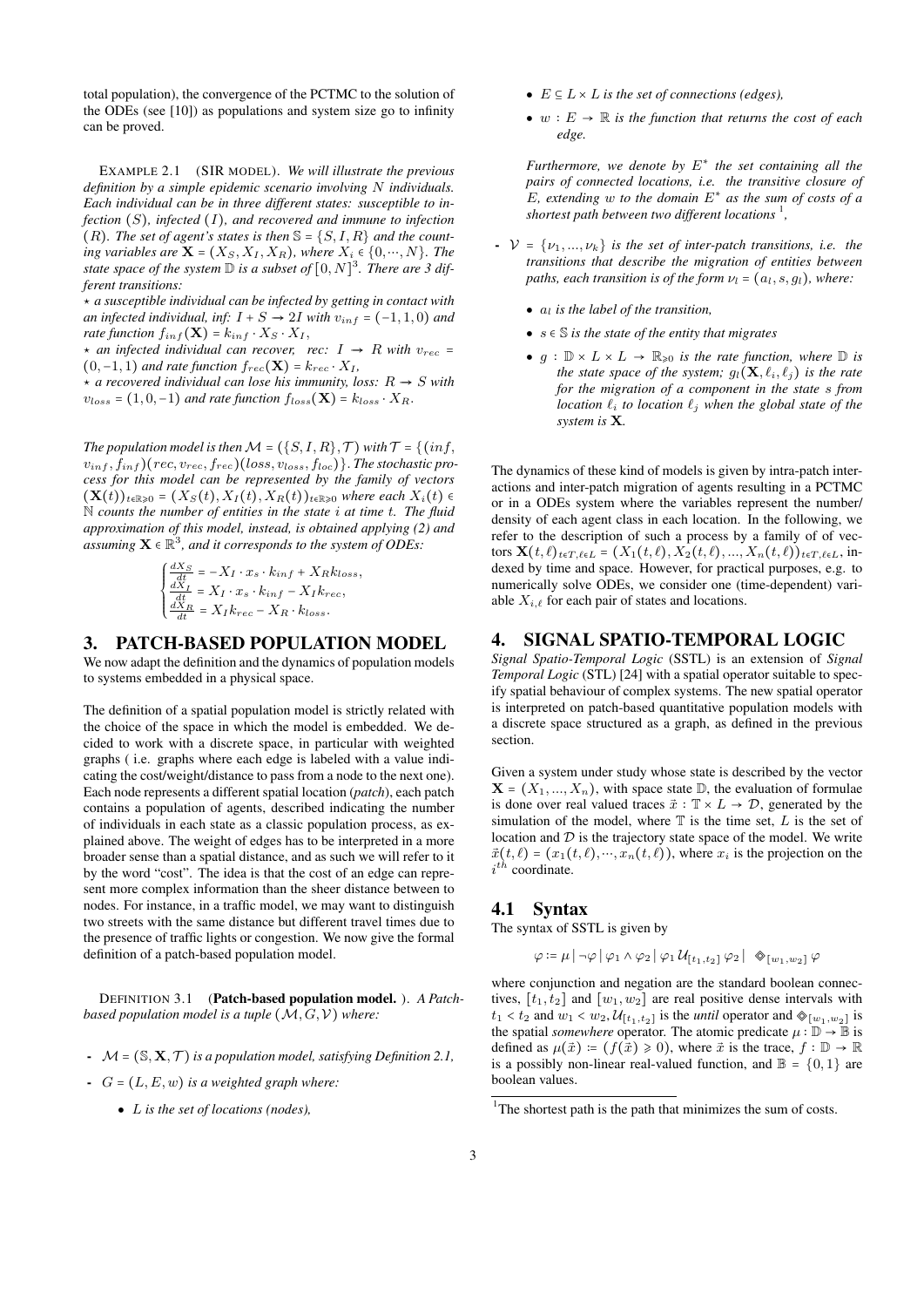The (bounded) until operator  $\varphi_1 \mathcal{U}_{[a,b]} \varphi_2$  requires  $\varphi_1$  to hold from now until, in a time between a and b time units in the future,  $\varphi_2$  becomes true. The spatial somewhere operator  $\otimes_{[w_1,w_2]} \varphi$  requires  $\varphi$ to hold in a location reachable from the current one with a total cost greater than or equal to w<sup>1</sup> and less than or equal to w2. The *eventually* operator  $F_{[a,b]}$  and the *always* operator  $G_{[a,b]}$  can be defined as usual:  $F_{[a,b]}\varphi := \tau \mathcal{U}_{[a,b]}\varphi$ ,  $G_{[a,b]}\varphi := -F_{[a,b]}\varphi$ . In a similar way, we derive the *everywhere* spatial operator  $\mathbb{E}_{[w_1,w_2]}\varphi$  :=  $\neg \otimes_{[w_1,w_2]} \neg \varphi$  which requires  $\varphi$  to hold in all the locations reachable from the current one with a total cost greater than or equal to  $w_1$  and less than or equal to  $w_2$ .

# 4.2 Semantics

STL has two different semantics: a boolean semantics that returns yes/no depending if the observed trace satisfies or not the STL specification and a quantitative semantics that extends the boolean one by returning a measure of robustness of the specification. We now define both semantics for SSTL logic.

DEFINITION 4.1 (SSTL BOOLEAN SEMANTIC). *The boolean satisfaction relation for an SSTL formula* ϕ *over a spatio-temporal trace*  $\vec{x}$  *is given by:* 

$$
(\vec{x},t,\ell) \vDash \top
$$
  
\n
$$
(\vec{x},t,\ell) \vDash \mu \Leftrightarrow \mu(\vec{x}(t,\ell)) = 1
$$
  
\n
$$
(\vec{x},t,\ell) \vDash \neg \varphi \Leftrightarrow (\vec{x},t,\ell) \not\models \varphi
$$
  
\n
$$
(\vec{x},t,\ell) \vDash \varphi_1 \land \varphi_2 \Leftrightarrow (\vec{x},t,\ell) \vDash \varphi_1 \text{ and } (\vec{x},t,\ell) \vDash \varphi_2
$$
  
\n
$$
(\vec{x},t,\ell) \vDash \varphi_1 U_{[a,b)} \varphi_2 \Leftrightarrow \exists t' \in [t+a,t+b] \text{ s.t. } (\vec{x},t',\ell) \vDash \varphi_2
$$
  
\n
$$
\text{and } \forall t'' \in [t,t'], (\vec{x},t'',\ell) \vDash \varphi_1
$$
  
\n
$$
(\vec{x},t,\ell) \vDash \otimes_{[w_1,w_2]} \varphi \Leftrightarrow \exists t' \vDash L \text{ s.t. } (\ell',\ell) \in E^*,
$$
  
\n
$$
w_1 \leq w(\ell',\ell) \leq w_2 \text{ and } (\vec{x},t,\ell') \vDash \varphi
$$

*A trace*  $\vec{x}$  *satisfies*  $\varphi$  *in location*  $\ell$ *, denoted by*  $(\vec{x}, \ell) \models \varphi$ *, if and only if*  $(\vec{x}, 0, \ell) \models \varphi$ .

DEFINITION 4.2 (SSTL Quantitative Semantics ). *The quantitative satisfaction relation for an SSTL formula*  $\varphi$  *over a spatiotemporal trace*  $\vec{x}$  *is given by:* 

$$
\rho(true, \vec{x}, t, \ell) = \top
$$
\n
$$
\rho(\mu, \vec{x}, t, \ell) = f(\vec{x}[t]) \quad \text{where } \mu \equiv f(\vec{x}) \ge 0
$$
\n
$$
\rho(\neg \varphi, \vec{x}, t, \ell) = -\rho(\varphi, \vec{x}, t, \ell)
$$
\n
$$
\rho(\varphi_1 \land \varphi_2, \vec{x}, t, \ell) = \min(\rho(\varphi_1, \vec{x}, t, \ell), \rho(\varphi_2, \vec{x}, t, \ell))
$$
\n
$$
\rho(\varphi_1 U_{[a, b)} \varphi_2, \vec{x}, t, \ell) = \sup_{t' \in t + [a, b]} (\min\{\rho(\varphi_2, \vec{x}, t', \ell), \inf_{t'' \in [t, t']} (\rho(\varphi_1, \vec{x}, t'', \ell)))\}
$$
\n
$$
\rho(\otimes_{[w_1, w_2]} \varphi, \vec{x}, t, \ell) = \max\{\rho(\varphi, \vec{x}, t, \ell') \mid \ell' \in L, (\ell', \ell) \in E^*, \ell' \neq \ell, w_1 \le w(\ell', \ell) \le w_2\}
$$

*where* ρ *is the quantitative satisfaction function, returning a real number*  $\rho(\varphi, \vec{x}, t)$  *quantifying the degree of satisfaction of the property*  $\varphi$  *by the signal*  $\vec{x}$  *at time t. Moreover,*  $\rho(\varphi, \vec{x}, \ell) := \rho(\varphi, \vec{x}, 0, \ell)$ *.* 

The definition of this quantitative measure is a reformulation of the robustness degree of [16]. The idea is thats the sign of the satisfaction degree corresponds to the truth value of the formula (with

positive standing for true), while the absolute value of the score returns the maximum perturbation sustainable by the secondary signals such that the truth value of the formula does not change. For more details about STL and its quantitative semantics see [14].

# 5. MONITORING ALGORITHMS

This section is concerned about the *monitoring* of an SSTL formula; a *property monitor* is an algorithm for deciding whether a given behaviour or trace  $\vec{x}$  satisfies a property  $\varphi$ .

We need to provide an algorithm for each semantics that we have defined. We will start from the property monitors introduced in [24] for the boolean semantics and in [14] for the quantitative semantics, extending them with a procedure to check the spatial properties.

# 5.1 Monitoring the Boolean semantic of a STL formula

The algorithm proceeds inductively bottom-up on the parse tree of the formula. Given a formula  $\varphi$ , to determine if  $(\vec{x}, \ell) \models \varphi$ , we construct, for every sub formula  $\psi$  and every location  $\ell \in L$ , a *boolean signal*  $s_{\psi,\ell}[t]$ , i.e. a function from  $[0, T]$  to  $\{0, 1\}$  s.t.  $s_{\psi,\ell}[t] = 1$  if  $(\vec{x}, t, \ell) \models \psi$  and 0 otherwise. At the termination of the algorithm, we have the signal  $s_{\varphi,\ell}[t]$  whose value at  $t = 0$  determines the satisfiability of  $\varphi$ . Note that we are fixing in the signal both the location and the subformula, because the properties can be verified over each location independently, due to Definition 4.1:  $(\vec{x}, \ell) \models \varphi$  means "the trace  $\vec{x}$  in location  $\ell$  satisfies the property  $\varphi$ ".

A central notion in the monitoring algorithm is that of the *minimal interval covering*  $\mathcal{I}_{s_{\psi,\ell}}$  *consistent with the signal*  $s_{\psi,\ell}$ . it corresponds to the shortest finite sequence of left-closed right open intervals  $I_1, ..., I_h$  such that  $\bigcup_i I_j$  is an interval,  $I_i \cap I_j = \emptyset$ ,  $\forall i \neq j$ , and  $s_{\psi,\ell}(t) = s_{\psi,\ell}(t')$ ,  $\forall t, t'$  belonging to the same interval.<sup>2</sup> We can derive then the set of positive and negative intervals of  $s_{\psi,\ell}$  as:

$$
\begin{array}{l} \mathcal{I}_{s_\psi,\ell}^+ = \big\{ I \in \mathcal{I}_{s_\psi,\ell} \, \Big| \forall t \in I: s_{\psi,\ell} \models \psi \big\}, \\\\ \mathcal{I}_{s_\psi,\ell}^- = \big\{ I \in \mathcal{I}_{s_\psi,\ell} \, \Big| \forall t \in I: s_{\psi,\ell} \not\models \psi \big\}. \end{array}
$$

The positive interval  $\mathcal{I}_{s_{\psi,\ell}}^+$  corresponds to the *satisfaction set* of the formula over the signal  $s_{\psi,\ell}$ . Note that any signal can be written as  $s = s_1 \vee s_2 \vee \cdots \vee s_k$  where each  $s_i$  is an *unitary signal*, meaning that it has a singleton positive interval, i.e.  $\mathcal{I}_{s_i}^+ = \{ [t_1, t_2) \}$ for some  $t_1 < t_2 \in \mathbb{R}_{\geqslant 0}$ . Furthermore,  $\mathcal{I}_{s_{\psi,\ell}} = \mathcal{I}_{s_{\psi,\ell}}^{+} \cup \mathcal{I}_{s_{\psi,\ell}}^{-}$  and  ${\mathcal I}^+_{s_{\psi,\ell}} \bigcap {\mathcal I}^-_{s_{\psi,\ell}} = \varnothing.$ 

Using these definitions of signals, interval coverings, and satisfaction set, the procedure for the classic operators of STL is equivalent to the one described in paper [24]. We briefly recall it in the following.

**Atomic Predicates:**  $\psi = \mu$ . The computation of the boolean signal associate with an atomic predicate is a direct application of Definition 4.1:  $s_{\mu,\ell}(t) = \mu(\vec{x}(t,\ell)).$ 

**Negation:**  $\psi = \neg \varphi$ , then  $\mathcal{I}_{s_{\neg \varphi}, \ell}^{+} = \mathcal{I}_{s_{\varphi}, \ell}^{-}$ ,

 $2$ The fact that we can always obtain a finite interval covering is a consequence of the restriction to closed intervals  $[t_1, t_2]$ ,  $t_1 < t_2$ , in STL. For more detail about signals and interval covering see [24].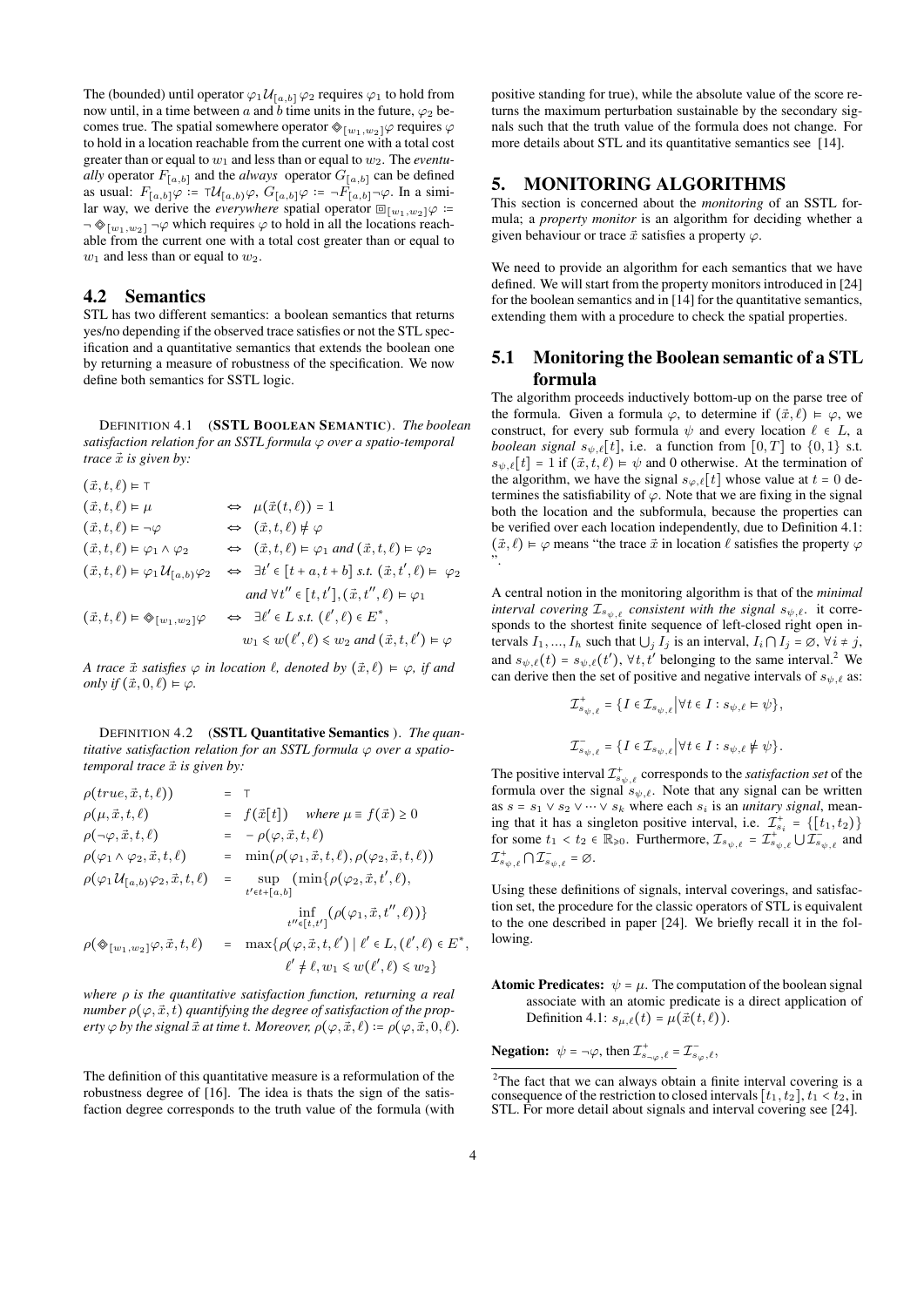- **Disjunction:**  $\psi = \varphi_1 \vee \varphi_2$ , then, given  $s_{\varphi_1,\ell}, s_{\varphi_2,\ell}$ , let be  $\mathcal I$  the minimal interval covering consistent with *both* signals. F or each  $I_i \in \mathcal{I}$ , we construct the signal  $s_{\psi,\ell}(I_i) = s_{\varphi_1,\ell}(I_i)$  $s_{\varphi_2,\ell}(I_i)$  and we merge adjacent positive intervals to obtain  ${\mathcal{I}}_{\psi,\ell}^+$  .
- **Until:**  $\psi = \varphi_1 \mathcal{U}_{[a,b]} \varphi_2$ . As we are working with future temporal modalities, we need to shift intervals *backwards*. This has to be done independently for each unitary signal, then taking the union of the so obtained satisfaction sets. Given two unitary signals p and q, the signal  $\psi = p\mathcal{U}_{[a,b]}q$  is the unitary signal such that  $\mathcal{I}^+_\psi = \{((I_p \cap I_q) \ominus [a, \dot{b}]) \cap I_p\}$ , where  $[m, n] \ominus [a, b] = [m - b, n - a) \cap [0, T]$ . In the general case, let  $s_{\varphi_1,\ell} = p_1 \vee \cdots \vee p_n$  and  $s_{\varphi_2,\ell} = q_1 \vee \cdots \vee q_m$  be signals written as union of unitary signals, then  $\psi = s_{\varphi_1,\ell} \mathcal{U}_{[\alpha,b]} s_{\varphi_2,\ell}$  $\bigvee_{i=1}^{n} \bigvee_{j=1}^{m} p_i \mathcal{U}_{[a,b]} q_j$ . The proof of this result can be found in [24].

We now treat the spatial *somewhere* operator  $\psi = \oint_{[w_1,w_2]} \varphi$ . As remarked at the beginning of this section, and relying on the fact that we have a finite number of locations, we can process independently each location in the signal. Given the signal  $s_{\psi,\ell}$ , for a *fixed location*  $\ell$ , we can rewrite the spatial operator as a disjunction between all signals in locations  $\ell'$  s.t.  $(\ell', \ell) \in E^*$  and  $w_1 \leq$  $w(\ell', \ell) \leq w_2$ . This allows us to use the monitoring procedure for disjunction, constructing the minimal interval covering  $\mathcal I$  consistent with all  $s_{\varphi,\ell'}$  signals s.t. $(\ell',\ell) \in E^*$  and  $w_1 \leq w(\ell',\ell) \leq w_2$ , and defining, for each  $I_i \in \mathcal{I}$ .

$$
s_{\psi,\ell}(I_i)=\bigvee_{w_1\leq w(\ell',\ell)\leq w_2}s_{\varphi,\ell'}(I_i).
$$

The satisfaction set  $\mathcal{I}^+_{s_{\psi,\ell}}$  is then the union of the positive  $I_i$  (i.e.  $I_i$ s.t.  $s_{\psi,\ell}(I_i) = 1$ , merging adjacent positive intervals.

We stress here that the introduction of the spatial somewhere operator is not merely syntactic sugar, for two reasons. First, its definition can be applied also to countable discrete spaces, and it can be easily generalised to continuous spaces. Secondly, even assuming a finite discrete space, expanding it as a disjunction would produce a blowup of the formula size *exponential* in the nesting level of spatial operators, and hence an exponential increase in the complexity of the monitoring procedure.

# 5.2 Monitoring the quantitative semantic of a STL formula

Given a formula  $\varphi$ , this algorithm computes the quantitative satisfaction function  $\rho(\varphi, \vec{x}, t, \ell)$ . Similarly to the Boolean semantics,  $\rho$  is computed inductively on the formula structure, proceeding bottom-up along the parse tree of the formula. For each node of the tree, the algorithm maintains a real-valued satisfaction signal associated with the corresponding subformula, processing the real-valued signals of the children nodes.

*Secondary signals* are obtained from the trace  $\vec{x} = (x_1, \dots, x_n)$ (also called in this context *primary signal*) by the pointwise extension in time of the the function  $f(\vec{x}[t])$ , where  $\mu \equiv f(\vec{x}) \geq 0$ , as prescribed by Definition 4.2. More specifically, the primary signals  $x_i(t, \ell)$  are assumed to be *piecewise-affine* functions, obtained from a finite number of sample points by linear interpolation. The same approximation applies to the secondary signals, that will be called  $y_{\ell}(t) = y_{\ell}(x_1(t, \ell), ..., x_n(t, \ell))$ , and which can be seen as piecewise-affine functions with a finite number of segments, so

that their derivative changes in a finite sequence of time instants  $\{t_i\}_{1 \le i \le n_y}$ . We need to assume that  $y_\ell$  is right-continuous and admits everywhere a right-derivative

$$
\frac{dy_{\ell+}}{dt}(t) \coloneqq \lim_{\epsilon \to 0} \frac{y_{\ell}(t+\epsilon) - y_{\ell}(t)}{\epsilon}.
$$

These secondary signals are thus represented by a sequence  $(t_i, t_i)$  $y_{\ell}(t_i), dy_{\ell}(t_i))_{i \le n_{y_{\ell}}}$ , along with a final or cut-off time  $t_{n_y}$ . Furthermore, they can be extended to  $t \in [0, \infty)$  by assuming  $y_{\ell}(t) =$  $y_{\ell}(t_1)$  for all  $t < t_1$  and  $y_{\ell}(t) = y_{\ell}(t_{n_y})$  for all  $t > t_{n_y}$ .

Note that, in accordance with the boolean semantics, we will treat also in this case the location as a fixed coordinate in the secondary signal. In this way the computation of the signals associated with the negation (¬), disjunction (∨), and until  $(U_{[a,b]})$  will be the same as in the monitoring algorithm described in [14]. Due to the complexity of such algorithm, especially for the temporal operator, we refer the reader to [14] for a comprehensive description.

Here we limit ourselves to describe the monitoring procedure for the spatial somewhere operator  $\otimes_{[w_1,w_2]}$ . From Definition 4.2, we know that

$$
\rho(\otimes_{[w_1,w_2]}\varphi,\vec{x},t,\ell) = \max_{\ell':nB_\ell} (\rho(\varphi,\vec{x},t,\ell')),
$$

where  $B_{\ell} = {\ell' \in L | (\ell', \ell) \in E^*, \ell' \neq \ell, w_1 \leq w(\ell', \ell) \leq w_2}$  is a finite subset of locations. Let us fix two locations  $\ell_1$  and  $\ell_2$  in  $B_{\ell}$ , and denote by  $(t_i, y_{\ell_1}(t_i), dy_{\ell_1}(t_i))_{i \lt n_{y_{\ell_1}}}$  and  $(t_i, y_{\ell_2}(t_i))$  $dy_{\ell_2}(t_i))_{i \le n_{y_{\ell_2}}}$  the sequences representing the signals  $\rho(\varphi, \vec{x}, \ell_1)$ and  $\rho(\varphi, \vec{x}, \ell_2)$ , which are assumed known by induction. We now build the sequence of time points  $(r_i)_{i \leq n_z}$ , containing the sorted sampling times of  $y_{\ell_1}$  and  $y_{\ell_2}$  and the time points in which the corresponding piecewise affine functions intersect. Note that  $n_z \leq$  $4 \times max\{n_{y_{\ell_1}}, n_{y_{\ell_2}}\}$  because there can be at most  $n_{\ell_1} + n_{\ell_2}$  intersections and no more than  $n_{\ell_1} + n_{\ell_2}$  unique sampling instants. For all  $i < n_z$ , we let

$$
z(r_i)=\max(y_{\ell_1}(r_i),y_{\ell_2}(r_i)).
$$

and

$$
dz(r_i) = \max(dy_{\ell_1}(r_i), dy_{\ell_2}(r_i)).
$$

Now, if  $\exists \ell' \in B_\ell$  s.t.  $\ell' \neq \ell_1$  and  $\ell' \neq \ell_2$ , we apply the same algorithm to  $(t_i, y_{\ell'}(t_i), dy_{\ell'}(t_i))_{i \le n_{y_{\ell'}}}$ , the sequences representing the robustness signal  $\rho(\varphi, \vec{x}, \ell')$  and the sequence  $(r_i, z(r_i))$ ,  $dz(r_i)$ <sub>i<n,</sub> obtained from the previous computation, iterating this process until all the locations in  $B_\ell$  have been considered. The resulting sequence  $(r_i, z_\ell(r_i), dz(r_i))_{i \leq n_{z_\ell}}$ represents  $\rho(\otimes_{[w_1,w_2]}\varphi,\vec{x},t,\ell)$  as a pairwise affine function.

## 6. STOCHASTIC SEMANTIC

We discuss now how to extend the definition of the semantics of SSTL to a stochastic system, following [5]. Each SSTL formula  $\varphi$  is interpreted over a trajectory  $\vec{x} = \vec{x}(t, \ell)$ . Let us denote by  $\mathcal{D}$ the space of all possible trajectories of a CTMC  $\vec{X}(t, \ell)$  associated with a population model M. A standard mathematical construction [8] turns this set into a metric measurable space. The CTMC  $\vec{X}(t, \ell)$ , in turn, induces a probability measure on D. Furthermore, we can interpret the boolean and the quantitative semantics of  $\varphi$ as functionals on the space  $D$ , assigning to each trajectory  $\vec{x}$  its corresponding truth value according to the boolean semantics or its satisfaction degree according to the quantitative semantics. In the boolean case, such a functional is  $I_{\varphi} : \mathcal{D} \to \{0, 1\}$ , such that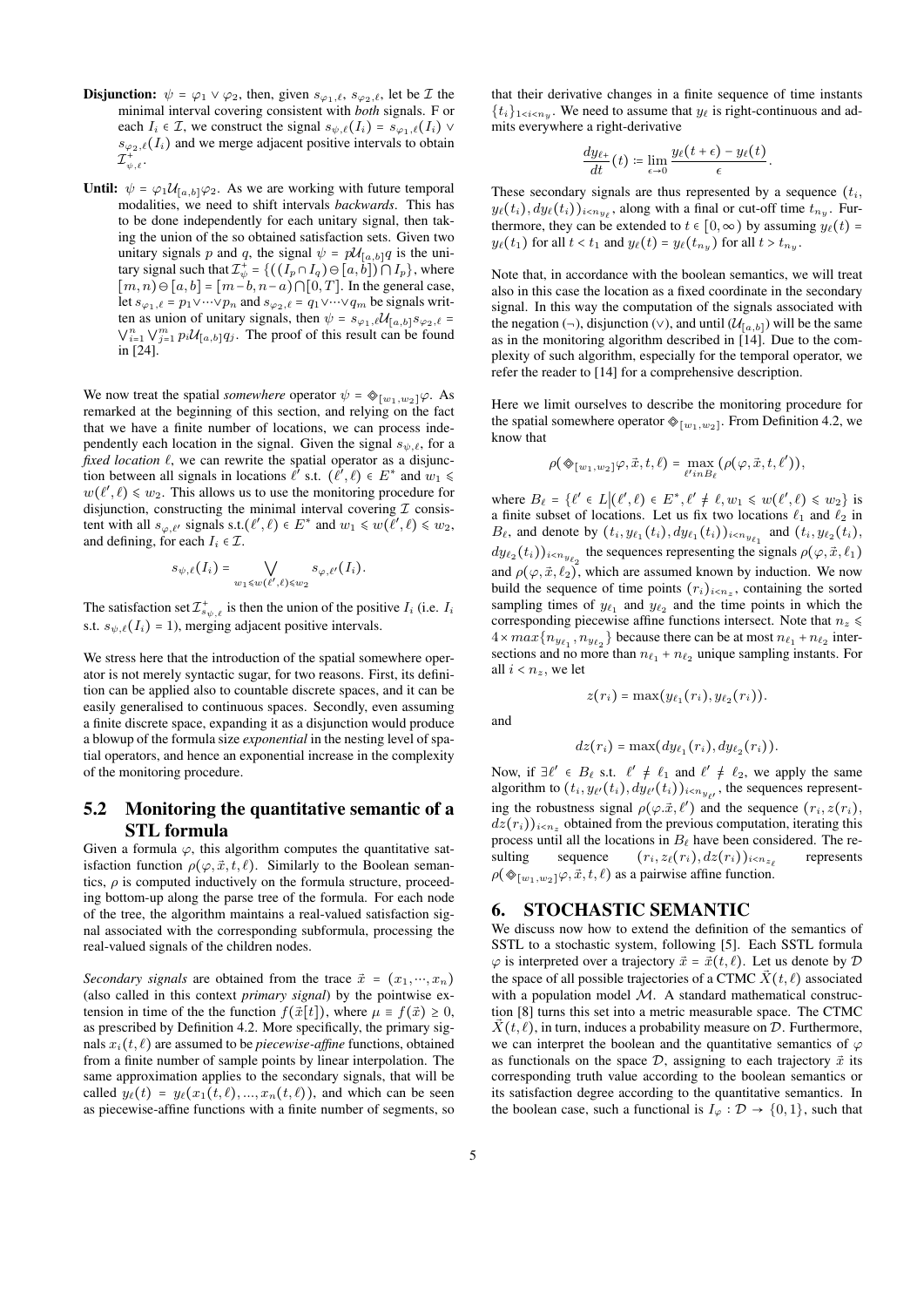$I_{\varphi}(\vec{x}) = 1$  if and only if  $\vec{x} \models \varphi$ , hence it identifies the subset of trajectories of  $D$  that satisfy the formula  $\varphi$ . It follows that

$$
P(\varphi) = \mathbb{P}\{\vec{x} \in \mathcal{D} \mid I_{\varphi}(\vec{x}) = 1\} = \mathbb{P}\{\vec{x} \in \mathcal{D} \mid \vec{x} \models \varphi\}.
$$

An analogous construction allows us to extend the robustness of SSTL to PCTMC models: given a trajectory  $\vec{x}(t, \ell)$  of the PCTMC, its robustness  $\rho(\varphi, \vec{x}, 0)$  can be seen as a functional  $R_{\varphi}$  from the trajectories in  $\mathcal D$  to  $\mathbb R$ . It can be proved that  $R_{\varphi}$  is measurable (with respect to the Borel  $\sigma$ -algebra of the standard topology of  $\mathcal{D}$ ) [5]. From this assumption, we can define the real-valued random variable  $R_{\varphi} = R_{\varphi}(\vec{X})$  with probability distribution:

$$
\mathbb{P}\left(R_\varphi(\vec{X})\in\left[a,b\right]\right)=\mathbb{P}\left(\vec{X}\in\left\{\vec{x}\in\mathcal{D}\mid\rho(\varphi,\vec{x},0)\in\left[a,b\right]\right\}\right).
$$

More details about this definition can be found in [5]. Applying this definition to a stochastic model, we obtain a distribution of robustness degrees which can be summarised by the average robustness degree of this distribution,  $\mathbb{E}(R_{\varphi})$ , giving a measure of how strongly a formula is satisfied. This means that the satisfaction will be more robust when this value will be higher.

Numerical methods to compute the satisfaction probability or the average robustness of a STL formula are not available, hence we resort, as in [5], to statistical estimation, leveraging the monitoring routines presented in the previous section. In particular, we use a Bayesian statistical approach to estimate the satisfaction probability [22], and classic statistical tools for the average robustness degree [5].

## 7. CASE STUDY

As a case study, we consider a model of an epidemic of cholera, an infection of the intestine caused by the bacterium Vibrio cholerae and a prominent example of a waterborne disease [7, 25]. Indeed, typically the infection is transmitted by contaminated food or water. An explicit modelling of the hydrological space where the infection propagates is therefore a crucial aspect to understand and analyse this kind of disease. We represent space as a weighted oriented graph, shown in Figure 1. The nodes represent the human communities and the edges describe the links between water basins of different areas. The idea is to analyse the diffusion of an epidemic along the communities that live close to a river, so that edge directions are chosen according to the direction of the water flow. There are two agent classes: the bacteria and the individuals. The bacteria have only one state  $(B)$  but they can be transported to different nodes via the river. An individual, instead, can be in three different states: susceptible  $(S)$  infected  $(I)$  and recovered  $(R)$ , but cannot change location. Ignoring human mobility is a simplification justified by the fact that our focus here is to illustrate the logic at work, rather than presenting a fully realistic model. Extension to more complex scenarios, however, are relatively straightforward [25].

The model of this system has state variables  $X_S, X_I, X_R, X_B$ , counting the number of susceptible, infected, and recovered individuals, and the concentration of the bacteria in each node. Discrete space is described by the graph in Figure 1, which is equipped with a weight function  $w : E \to \mathbb{R}$  that returns the cost of each edge. In this specific case, we will interpret the cost  $w(\ell_i, \ell_j)$  of an edge between nodes  $\ell_i$  and  $\ell_j$  as the distance between them. Recall that if two locations are not directly connected,  $w$  is equal to the sum of costs of a shortest path between the two locations; for example, in Figure 1,  $w(\ell_1, \ell_2) = w(\ell_2, \ell_5) + w(\ell_1, \ell_5) = 9$ . The movement of bacteria from a location  $\ell_i$  to a directly connected location  $\ell_i$ is specified by the inter-patch transitions  $\nu_{mov} = (mov, B, g_{mov})$ .



Figure 1: The graph of the population spatial distribution. The nodes  $\ell_1$ , ...,  $\ell_7$  represent the different communities; the edges represent the connection between the communities through the water basin, with the verse of the rows chosen in agreement with the river flow. The red numbers correspond to the probability  $p_{i,j}$  to go from  $\ell_i$  to  $\ell_j$  and the green numbers correspond to the values  $w$  of the distance between locations.

.s

Here  $g_{mov}(\mathbf{X}(t, \ell), \ell_i, \ell_j) = lp_{ij}X_B(t, \ell_i)$  is the rate function, where  $l$  is the total water flow (assumed equal for all nodes) and  $p_{i,j}$  is the fraction of water flowing out of node  $\ell_i$  which reaches node  $\ell_i$ . Such a rate function describes the bacteria mobility as a passive mobility due to the water flow. The sum of the values  $p_{ij}$ associated with the outgoing edges of each location has to be equal to one, i.e  $\sum_{k} |(\ell_i,\ell_k) \in E \cdot p_{i,k} = 1$ . The other transitions describe the change of the individual state, according to a model similar to the SIR epidemics introduced in Example 2.1, with the notable difference of the infection rate, which now depends on the concentration of bacteria in water and not directly on the number of infected individuals. We also consider transitions describing death or growth of the bacterium population.

The patch population model is then  $((\mathcal{S}, \mathbf{X}, \mathcal{T}), G, \mathcal{V})$ , where  $\mathcal{S} =$  $\{S, I, R, B\}$  is the set of states,  $\mathbf{X} = (X_S, X_I, X_R, X_B)$  is the state vector,  $G = (\{\ell_1, ..., \ell_n\}, E, w)$  is the graph as in Figure 1,  $V = \{ (mob, B, g_{mob}) \}$  is the set of inter-patch transition, as described above, and  $\mathcal T$  is the set containg the following intra-patch transitions. More specifically:

 $\star \tau_{Snat}$  is the *natality* transition:  $\varnothing \to S$ , with rate  $f_{Snat}(\mathbf{X}) =$  $\mu H(\ell)$ , where  $\mu$  is the human mortality rate and  $H(\ell)$  is the size of the community in location  $\ell$ ,

 $\star \tau_{Smort}$  is the *mortality* of a susceptible individual:  $S \to \emptyset$ , with rate µ

 $\star \tau_{Imort}$  is the *mortality* of a infected individual:  $I \rightarrow \emptyset$ , with rate  $\mu + \alpha$ , where  $\alpha$  is the mortality rate due to cholera,

- $\star \tau_{rec}$  is the *recovery* transition:  $I \rightarrow R$ , with rate  $\gamma$ ,
- $\star \tau_{Bdeg}$  is the *degradation* transition:  $B \to \emptyset$ , with rate  $\mu_B$

 $\star \tau_{Bqrowth}$  is the *bacterial growth* transition:  $\varnothing \rightarrow B$ , with rate function  $f_{Snat}(\mathbf{X}) = \frac{p}{W} X_I$ , where p is the rate at which bacteria are produced by one infected person and  $W$  is the volume of the contaminated water.

We implemented this model in Matlab, both as a set of differential equations and as a stochastic process. In order to compute the boolean and the quantitative semantics of SSTL formulae, we exploited the routines provided by the Breach toolbox [13] to check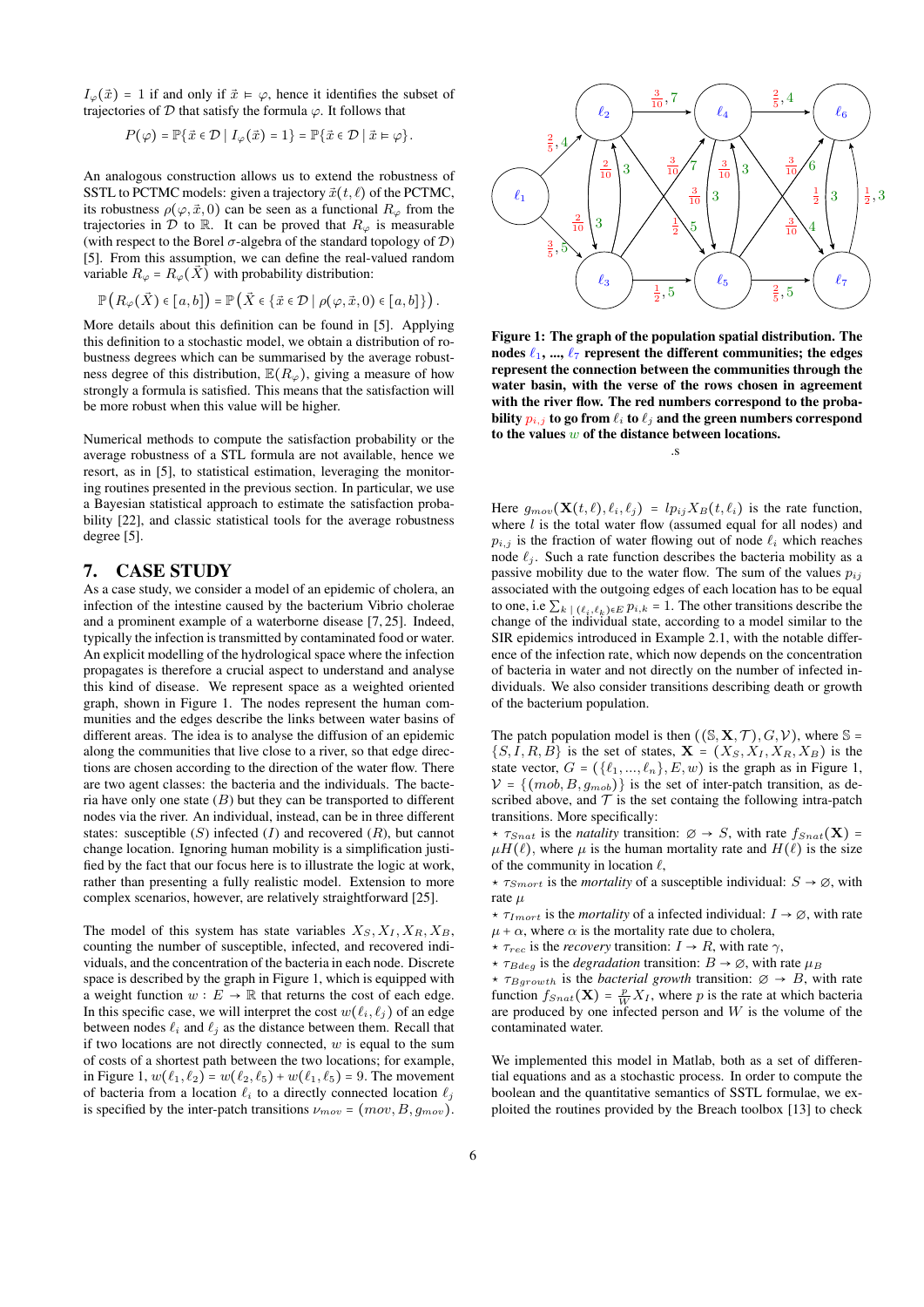STL formulae. ODEs described the dynamics of the systems, obtained from the prescriptions of Section 2, have been numerically integrated using a Matlab built-in solver. The stochastic interpretation of the population model, instead, has been analysed by a dedicated implementation combining standard Monte Carlo simulation (by the Gilllespie algorithm [19]) and Bayesian statistical model checking [22].

The first spatio-temporal behaviour that we consider is how the epidemic propagates along the river. The idea is to consider a model that starts with the infection in just one location,  $\ell_1$ , and then to check if the infection has propagated at a certain distance from  $\ell_1$ after a certain time. This behaviour can be captured by the SSTL formula:

$$
\varphi_1 = F_{[0, T_{inf}]} \otimes_{[w_1, w_2]} (x_I(t, \ell) > c_{inf}), \tag{3}
$$

verifying it in location  $\ell_1$ . The exact meaning of the formula is: eventually, in less than  $T_{inf}$  unit time, the number of infected individual becomes more than  $c_{inf}$  in a location  $\ell$  with  $w(\ell_1, \ell) \in$ [ $w_1, w_2$ ], i.e. at a distance from location  $\ell_1$  equal or greater than  $w_1$  and equal or less than  $w_2$ .

We analyse a system with 7 locations, all with the same size, with distance between locations  $w(\ell_i, \ell_j)$ , in agreement with the green integer values labelling the edges in Figure 1. As initial variables we set, for all the locations apart  $\ell_1$ , the same number of susceptible individuals,  $X_{S} = 500$ , and we start with zero infected individual,  $X_I = 0$ ; instead, for  $\ell_1$  we set 100 infected individuals and 490 susceptibles. There are no recovered individuals at the beginning. We set also the bacterium concentration equal to zero in all the locations except  $\ell_1$ . The parameters of the model have been set as  $\mu = 0.0005, H(\ell_i) = 500, \beta = 1, K = 5, \gamma = 0.2, \alpha =$ 0.0004,  $\mu_B = -0.228$ ,  $p = 0.2$ ,  $w = 50$ ,  $l = 0.5$  while the matrix  $(p_{i,j})_{i,j\leq 7}$  has as non-zero entries those specified in Figure 1. Note that for the last two locations the sum of probability is not equal to one, to capture the continuation of the river. For the formula parameters, we set  $w_1 = 12$  and  $w_2 = 15$ ,  $c_{inf} = 150$  and  $T_{inf} = 5$ unit times.

In Figure 2, we show some results of the monitoring of this formula. In the top panel, we consider the ODE interpretation and show how the robustness score increases as a function of the mobility rate. In the bottom panel, we show the empirical distribution from 1000 runs of the robustness degree from the stochastic model, with vertical lines denoting the average (red lines) and conditional averages on the formula being false/ true (green lines). Changing the mobility rate in the stochastic model from 0.3 to 0.6, the satisfaction probabilitty varies from 0.397 to 0.975, while the average robustness score varies (monotonically) from -16.93 to 52.72. We stress here how the availability of the robustness score both in a deterministic and a stochastic context can lead to tools to design systems, trying to robustly match spatio-temporal behavioral specifications in SSTL, using e.g. the ideas of [5].

In order to illustrate in more detail the expressive power of this logic, we discuss now two additional properties, using the following building blocks:

$$
\psi_1 = F_{[0, T_{start}]}(\mathcal{Q}_{[0, w_{near}]}(x_I > c_{inf})))
$$
  

$$
\psi_2 = (F_{[T_{start}, T_{start}+DT]} \mathcal{Q}_{[w_{far}, d_{max}]}(x_I > c_{inf}))
$$

The first one is  $\mathbb{D}_{[0,d_{max}]}(\psi_1 \longrightarrow \psi_2)$ , stating that a large infection (with at least  $c_{inf}$  individuals) happening at some time  $t \in [0, T_{start}]$  and localised within distance  $w_{near}$  from a given reference point, will spread further away, at a location at distance



Figure 2: (a) Dependency of the robustness degree on the mobility rate (for the ODE interpretation of the model). (b) Empirical robustness distribution of the formula 3 with  $w_1 = 12$ and  $w_2 = 15$  and  $T_{inf} = 5$ , obtained from 1000 simulation runs.

between  $w_{far}$  and  $d_{max}$ , at some time  $t' \in [T_{start}, T_{start} + DT]$ . Furthermore, this is true for every reference point (say at distance at most  $d_{max}$  from  $\ell_1$ ). Checking this formula on 1000 runs of the stochastic model, with parameters  $w_{near} = 3$ ,  $w_{far} = 13$ ,  $d_{max} = 15$ ,  $T_{start} = 1$  and  $DT = 4$ , we obtain a satisfaction probability of  $0.9220 \pm 0.0085$  (all results reported at 95% confidence), and an average robustness degree of  $42 \pm 0.8771$ . The robustness score for the ODE interpretation, instead, is 30.26.

The other formula we consider is  $\psi_2 \longrightarrow \psi_1$ , stating that a high infection level at a far-away location at a late time must have been high at a nearer location some time before, i.e. that the current reference point is close to the epicentre of the epidemic. In this case, with the same parameters of the previous formula, verifying it in location  $\ell_2$ , we obtain a satisfaction probability of  $0.997 \pm 0.0017$ , an average robustness score of  $55.48 \pm 0.5677$  and a robustness score of the ODE model of 58.08.

In general, we can observe how the ODE interpretation generates robustness scores that are close to the ones of the stochastic model, at a much cheaper computational price. This may be the effect of some convergence theorem at work, and may be exploited for system design purposes, as numerically solving ODEs is in general computationally cheaper than analysing or simulating stochastic models.

#### 8. DISCUSSION

In this paper we presented Signal Spatio-Temporal Logic, an extension of Signal Temporal Logic with spatial operators. First we